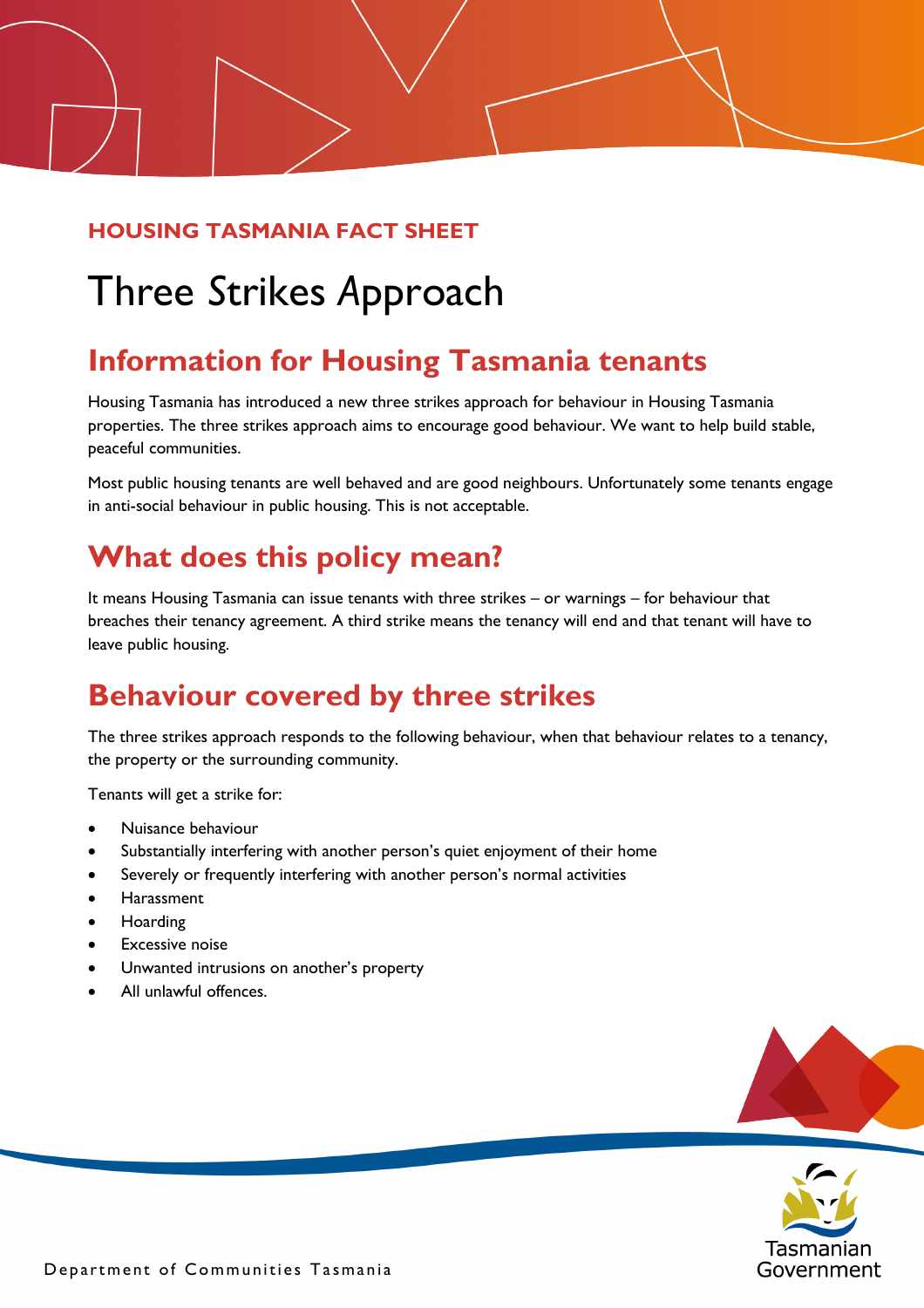

# **Behaviour NOT covered by three strikes**

Behaviour that is NOT a breach of the tenancy agreement and is therefore not covered by the three strikes approach includes:

- Annoying behaviour
- Neighbourhood disputes

Housing Tasmania will seek to resolve disputes involving these issues by working with everyone involved to reach an amicable outcome.

#### **A verbal warning can be used before a strike**

A verbal warning can be given for a first or rare occurrence of **nuisance behaviour** that breaches the tenancy agreement. A subsequent breach may either result in a first strike being issued or ending the tenancy if that breach is a serious offence.

#### **Responding to a serious offence**

Tenants who commit a serious offence will receive an immediate third strike. They will automatically get a Notice to Vacate and have to leave public housing. Serious offences include serious injury or criminal damage.

Who does the approach apply to?

The new three strikes approach applies to:

- Housing Tasmania tenants
- Tenants managed by a community housing organisation under Better Housing Futures whose lease is still with Housing Tasmania
- Members of the tenant's household and visitors

# **How long does a warning remain in force?**

A verbal warning or strike is active for two years. If a subsequent breach results in a first or second strike being issued the two year period starts again.

If no further breaches occur after two years then all warnings and strikes expire. The tenant is then notified that all warnings have expired.

A third strike does not expire because it results in the immediate issue of a Notice to Vacate.

#### **Using the three strikes approach**

A first strike can be followed by a second strike. Strikes warn tenants that they are in breach of their agreement and at risk of having their tenancy end. When a strike is issued a tenant will be told the reasons